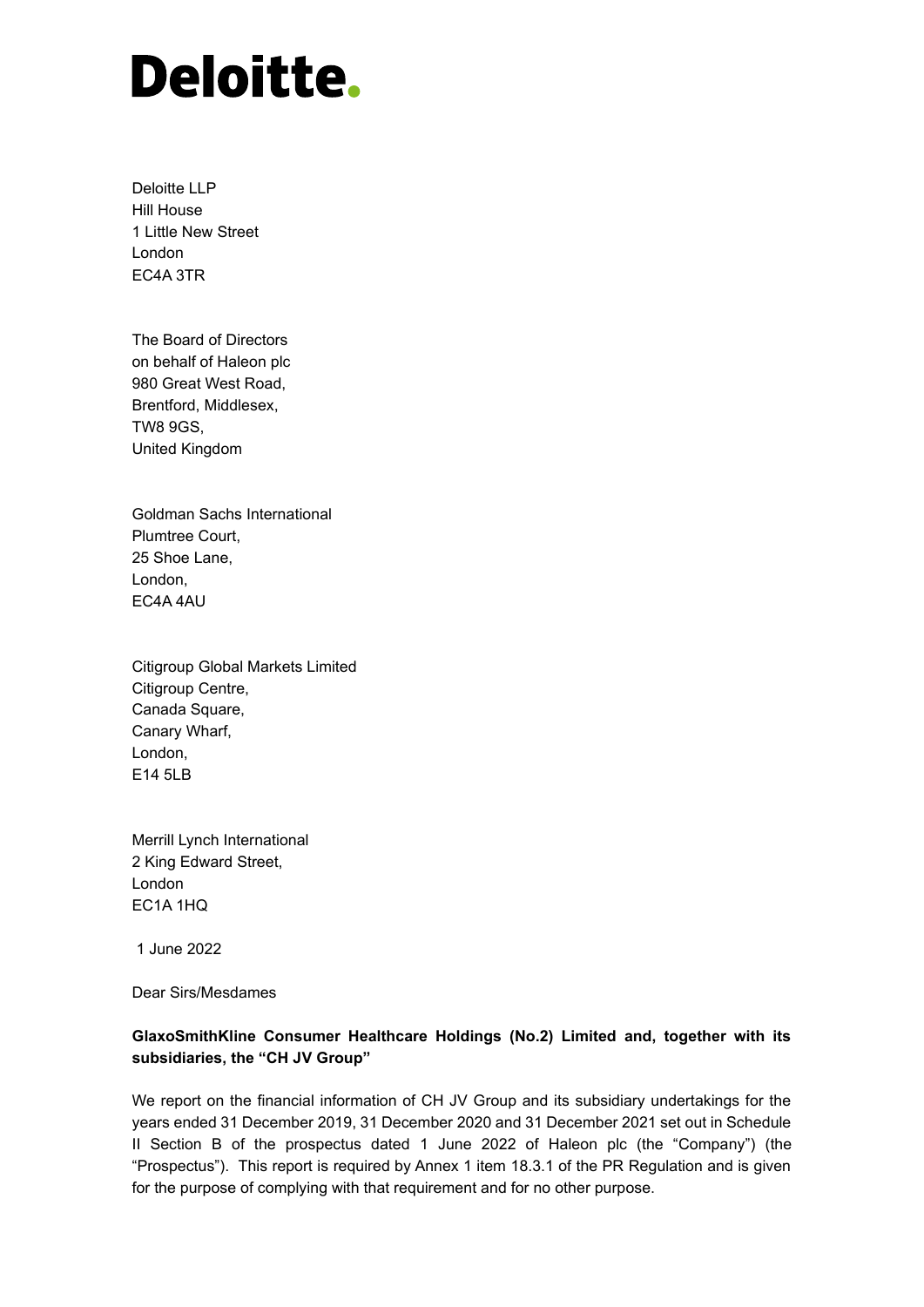#### **Opinion on financial information**

In our opinion, the financial information gives, for the purposes of the Prospectus, a true and fair view of the state of affairs of the Group as at 31 December 2019, 31 December 2020 and 31 December 2021 and of its profits, cash flows and changes in equity and statement of comprehensive income for the years then ended. in accordance with International Financial Reporting Standards as adopted by the IASB ("IASB IFRS") and International Financial Reporting Standards as adopted by the United Kingdom ("UK IFRS") (together "IFRS").

## **Responsibilities**

As described in Notes 1 & 2 the Directors of the Company are responsible for preparing the financial information in accordance with IFRS.

It is our responsibility to form an opinion on the financial information and to report our opinion to you.

Save for any responsibility arising under Prospectus Regulation Rule 5.3.2R(2)(f) to any person as and to the extent there provided, to the fullest extent permitted by law we do not assume any responsibility and will not accept any liability to any other person for any loss suffered by any such other person as a result of, arising out of, or in connection with this report or our statement, required by and given solely for the purposes of complying with Annex 1 item 1.3 of the Prospectus Delegated Regulation, consenting to its inclusion in the Prospectus.

#### **Basis of preparation**

This financial information has been prepared for inclusion in the Prospectus on the basis of the accounting policies set out in note 1 to the financial information.

#### **Basis of opinion**

We conducted our work in accordance with Standards for Investment Reporting issued by the Financial Reporting Council ("FRC") in the United Kingdom. We are independent of the Company and the CH JV Group in accordance with the FRC's Ethical Standards applied to Investment Circular Reporting Engagements, and we have fulfilled our other ethical responsibilities in accordance with these requirements.

Our work included an assessment of evidence relevant to the amounts and disclosures in the financial information. It also included an assessment of significant estimates and judgments made by those responsible for the preparation of the financial information and whether the accounting policies are appropriate to the entity's circumstances, consistently applied and adequately disclosed.

We planned and performed our work so as to obtain all the information and explanations which we considered necessary in order to provide us with sufficient evidence to give reasonable assurance that the financial information is free from material misstatement whether caused by fraud or other irregularity or error.